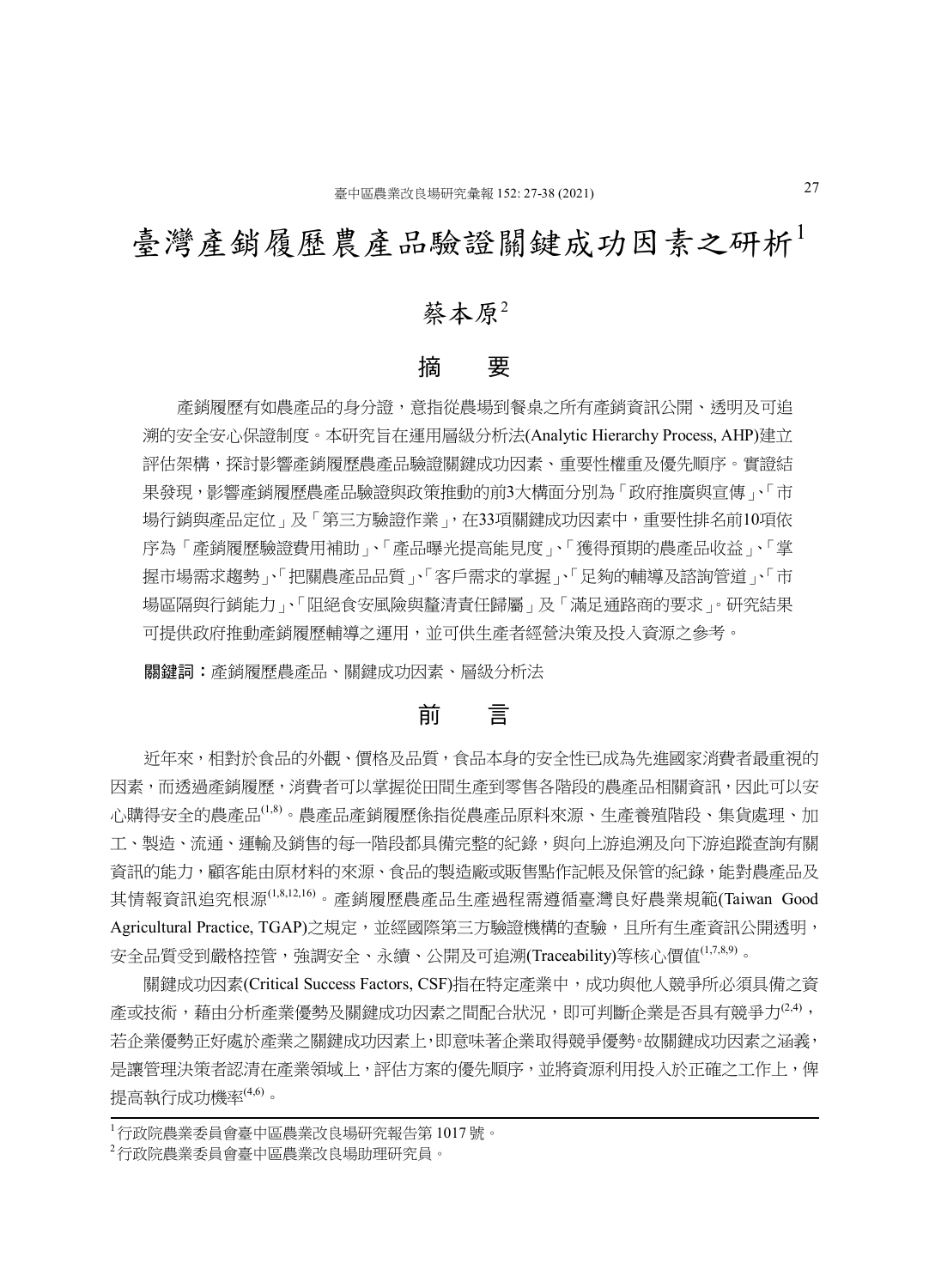層級分析法乃透過匯集專家意見與評估,將複雜之決策系統化為簡單之要素階層系統,主要應 用在不確定情況下及具有數個評估準則(Multicriteria)的決策問題上。在整合專家意見後,將複雜的 決策系統建構成階層結構,依層次展開以釐清問題,接著依兩兩準則間之相對重要性進行成對比較, 評估各方案相關因素權重之重要性,並排列出優先順序,以作為管理者最後決策之參考(14,15,17)。層 級分析法因具有使用簡單、彈性大及健全的數學特性等,已被廣泛運用在各領域的研究上<sup>(18,19)</sup>,如 陳與楊<sup>(10)</sup>利用層級分析法建構遴選農村社區推動園藝療育之指標,發現在社區遴選上第一優先考 量為社會資本構面,第二為人力資本構面,其次為環境資本構面,最後則為經濟資本構面,在細項 指標上,排序前 3 者為社區具推動意願及熱情、社區活力及社區組織。吳等<sup>69</sup>運用層級分析法探討 番石榴產銷班關鍵成功因素之重要順序,第一層級構面先後順序以共同作業規劃最重要,其次為組 織運作與提升經營收益;第二層級構面以共同經營模式構面最重要,其次為提高經營績效、行銷管 理、新知識取得、班組織架構及財務管理、團結的班組織、降低生產成本、班場所設備及環境建構。 蔡(13)為探討供應鏈垂直整合對青年農民經營模式影響之因素,針對 15 位百大青年農民進行調查, 實證結果顯示,以「現行農業政策與相關驗證」構面最為關鍵,前 5 大影響因素分別為建立優良產 品認證體系之政策、相關法令規章的制定、政府獎勵措施、現場作業狀況掌握及創新應用與知識整 合能力。蔡等(12)透過專家學者的問卷調查與質性訪談,探討農產品產銷履歷各項關鍵因素重要性 與權重,研究發現,專家學者認為影響農產品產銷履歷推動的前 3 項關鍵成功因素的構面分別為政 府管理、生產及加工業運作與消費者認知。呂與耿(4)運用層級分析法探討農產品在全球市場發展與 經營的關鍵成功因素,發現市場行銷構面被認為是最重要的構面,其次為商品發展構面及組織管理 構面;在 12 項關鍵成功因素中,依據重要性排名前 6 項分別為通路管理、鮮度控制、品質穩定、 物流管理、服務型態以及價格策略。

根據行政院農業委員會農糧署統計資料顯示,全臺截至110年6月底,產銷履歷驗證推動面積 為 42,069 公頃,生產單位數 2,642 戶、生產人數為 16,652 人、估計產量為 468,890 公噸、估計產值 為 139 億元,上半年產銷履歷推動面積與去年相較,成長幅度為 13.6%。農產品產銷履歷驗證制度 是我國致力推動的農產品驗證制度之一,由通路端的需求帶動生產供給,農友的參與意願隨之提高。 確保從田間到餐桌之間的資訊完整透明,將是我國邁向安全農業的重要途徑<sup>(1,5,16</sup>)。為擴大推動產銷 履歷制度,政府補助農產品經營者參與產銷履歷之驗證費用,依實際收費數額補助 2/3。因此本研 究期藉由層級分析法建構農產品產銷履歷驗證之關鍵指標,透過專家的評比,萃取出影響農產品產 銷履歷驗證關鍵成功因素與其權重順序,以供生產者經營決策之參考。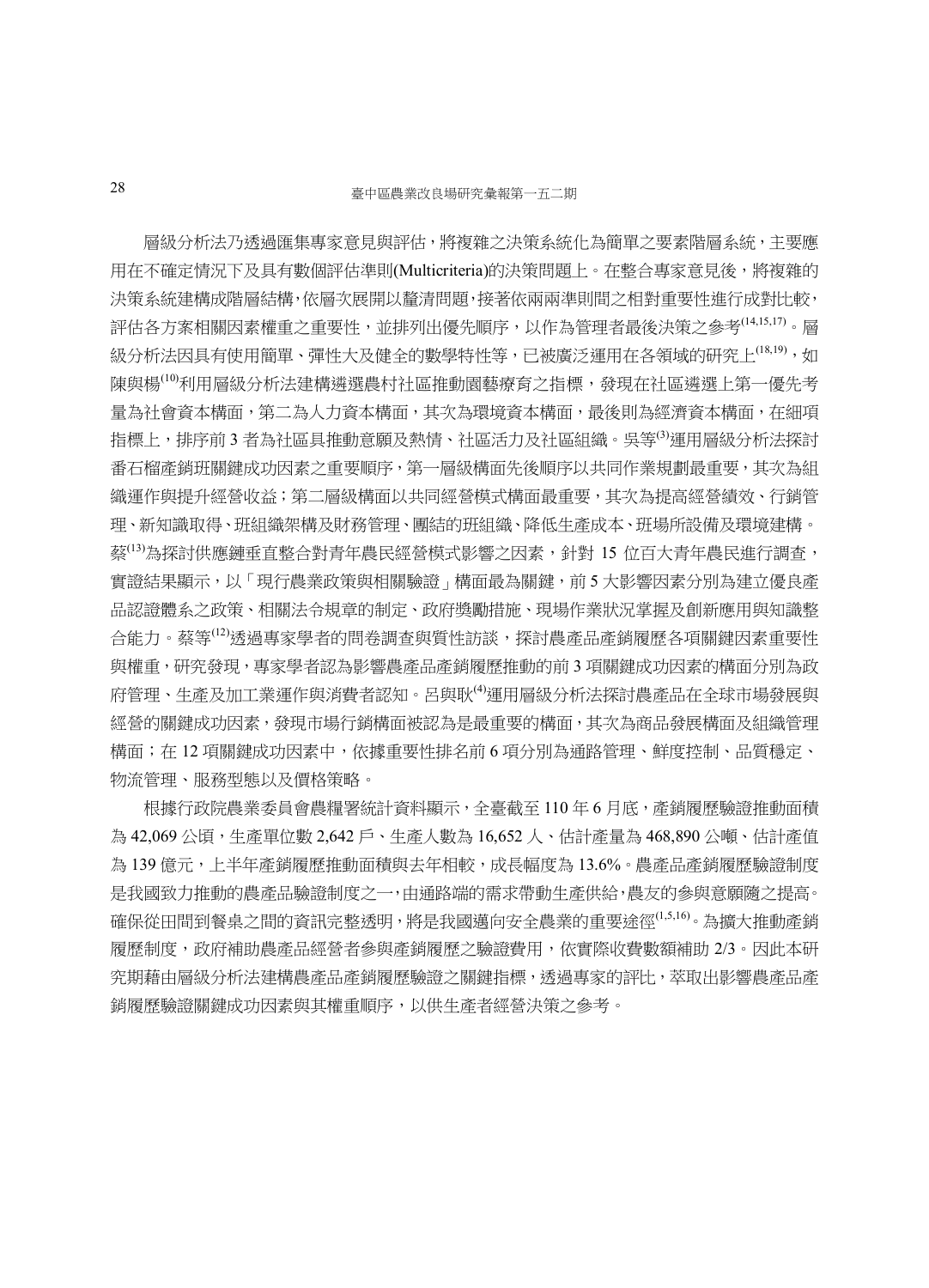# 研究方法

#### 一、建立層級架構

層級的建構在AHP中是非常重要的一環,良好的層級架構對於問題之解決有關鍵性的影響<sup>(17,18)</sup>。 本研究執行期間為110年4月至7月,透過文獻探討,歸納有關農產品產銷履歷驗證成功之重要因素, 整理成評估準則<sup>(5,6,9,12),每個層級內的要素不宜過多,最好不要超過7個,以免影響層級的一致性<sup>6,17)</sup>。</sup> 透過第一階段邀集包括行政院農業委員會(以下簡稱農委會)、農糧署、農業改良場、中興大學及農 產經營業者共7位對本研究議題具有深度認知專家學者之回饋意見,以各問項的同意人數達到總人 數的三分之二以上,即收斂該問項(11),作為問卷內容增刪或修改原則,建立研究架構及各項評估因 子。

第一階段問卷參酌專家意見進行因素合併與刪除,彙整後層級模式中第一層級為目標,第二階 層包含「政府推廣與宣傳」、「資訊系統操作」、「第三方驗證作業」、「經營管理」、「市場行銷與產品 定位」及「消費者認知與售後服務」共6大構面,第三層級則包含33項評估因素如表一。

#### 二、專家問卷

依第一階段發展出的層級架構,挑選對產銷履歷政策有決策經驗、具備專業知識以及不同產業 之專家群,進行第二階段專家問卷,透過各單位專家理論與實務觀點的研討,為農產品產銷履歷驗 證關鍵成功因素提供多元的觀點,受訪對象包含農委會、農糧署、農業改良場、中興大學及農會等 單位人員及各產業產銷履歷達人共16位專家,平均從業年資為14年,在各自工作領域中深具核心能 力,背景說明如表二。問項設計採用比率尺度(Ratio scale),劃分為同等重要、稍重要、頗重要、 極重要及絕對重要共五項,並賦予1、3、5、7、9的衡量值,介於五個基本尺度之間者,則賦予2、 4、6、8的衡量值,靠左之尺度表示左列項目重要於右列項目,反之,靠右之尺度表示右列項目重 要於左列項目(4,6,10,12,13),經由專家群對兩兩準則間之相對重要性進行勾劃。

#### 三、資料分析

本研究透過郵寄發送問卷,並以電話聯絡輔以填答說明,將回收之問卷,以Microsoft Excel電 腦軟體建立成對比較矩陣,求取成對比較矩陣之特徵向量(Eigenvector)與最大特徵值(Eigenvalue)。 為檢定專家群前後判斷是否有偏誤,藉由一致性指標(Consistency Index, C.I.)值與一致性比率 (Consistency Ratio, C.R.)值,檢驗成對比較矩陣的一致性,一致性愈高表示矩陣之值是可接受的, 兩者數值小於0.1,則可視為滿足一致性(14,15,17)。層級結構通過一致性檢定後,再利用幾何平均數法 計算決定層級項目的相對權重與優先順序,求得農產品產銷履歷驗證的關鍵成功因素。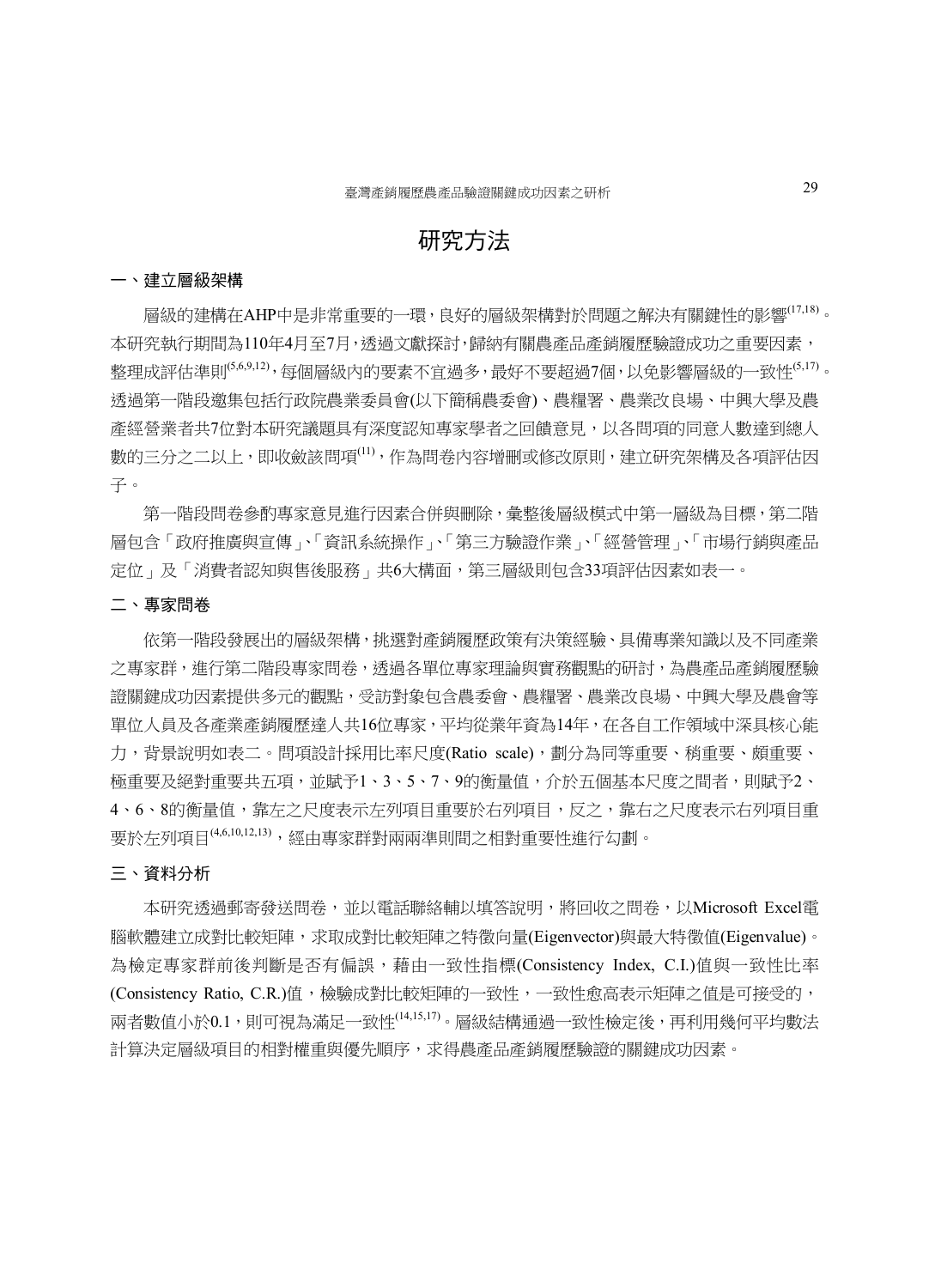# 表一、本研究之層級架構 Table 1. The hierarchical structure of this study

| First level      | Second level     | Third level                                                           |  |  |
|------------------|------------------|-----------------------------------------------------------------------|--|--|
| Goal             | Facets           | Assessment indicators                                                 |  |  |
| Critical success | Government       | Promotion of agricultural traceability system                         |  |  |
| factors of       | promotion and    | Easy to check verification information                                |  |  |
| traceable        | propaganda       | Revision of regulations meets practical needs                         |  |  |
| agricultural     |                  | Agricultural traceability system verification fee subsidy             |  |  |
| products         |                  | Product exposure improves visibility                                  |  |  |
| verification     |                  | Sustainable development of the environment                            |  |  |
|                  | Information      | Easy information system login access                                  |  |  |
|                  |                  | system operation Adequate counseling and consultation channels        |  |  |
|                  |                  | Information system cost-effectiveness                                 |  |  |
|                  |                  | Prevent food safety risks and clarify accountability                  |  |  |
|                  | Third-party      | Credibility of verification agencies                                  |  |  |
|                  | verification job | Verifiers have professional knowledge and quality                     |  |  |
|                  |                  | Verify the benefits of value-added products                           |  |  |
|                  |                  | Accurate and smooth verification procedures                           |  |  |
|                  |                  | Check the quality of agricultural products                            |  |  |
|                  |                  | Start the international market opportunity                            |  |  |
|                  | Management       | Standardize production operations and strengthen internal management  |  |  |
|                  |                  | Enhance product competitiveness                                       |  |  |
|                  |                  | Provide customers with safer and more secure agricultural products    |  |  |
|                  |                  | Meet the requirements of distributors                                 |  |  |
|                  |                  | Obtain the expected gains from on agricultural products               |  |  |
|                  | Marketing and    | Market segmentation and marketing capabilities                        |  |  |
|                  | product          | Brand image establishment                                             |  |  |
|                  | positioning      | Mastery of customer needs                                             |  |  |
|                  |                  | Technological innovation ability                                      |  |  |
|                  |                  | Grasp the market demand trend                                         |  |  |
|                  |                  | Possess the ability to be in line with international certification    |  |  |
|                  | Consumer         | Cognition of the agricultural traceability system verification system |  |  |
|                  | awareness and    | Confidence in agricultural traceability system products               |  |  |
|                  | after-sales      | Consumers are willing to pay                                          |  |  |
|                  | service          | Food and agriculture education experience                             |  |  |
|                  |                  | Product after-sales service                                           |  |  |
|                  |                  | Establish a customer communication network                            |  |  |
|                  |                  |                                                                       |  |  |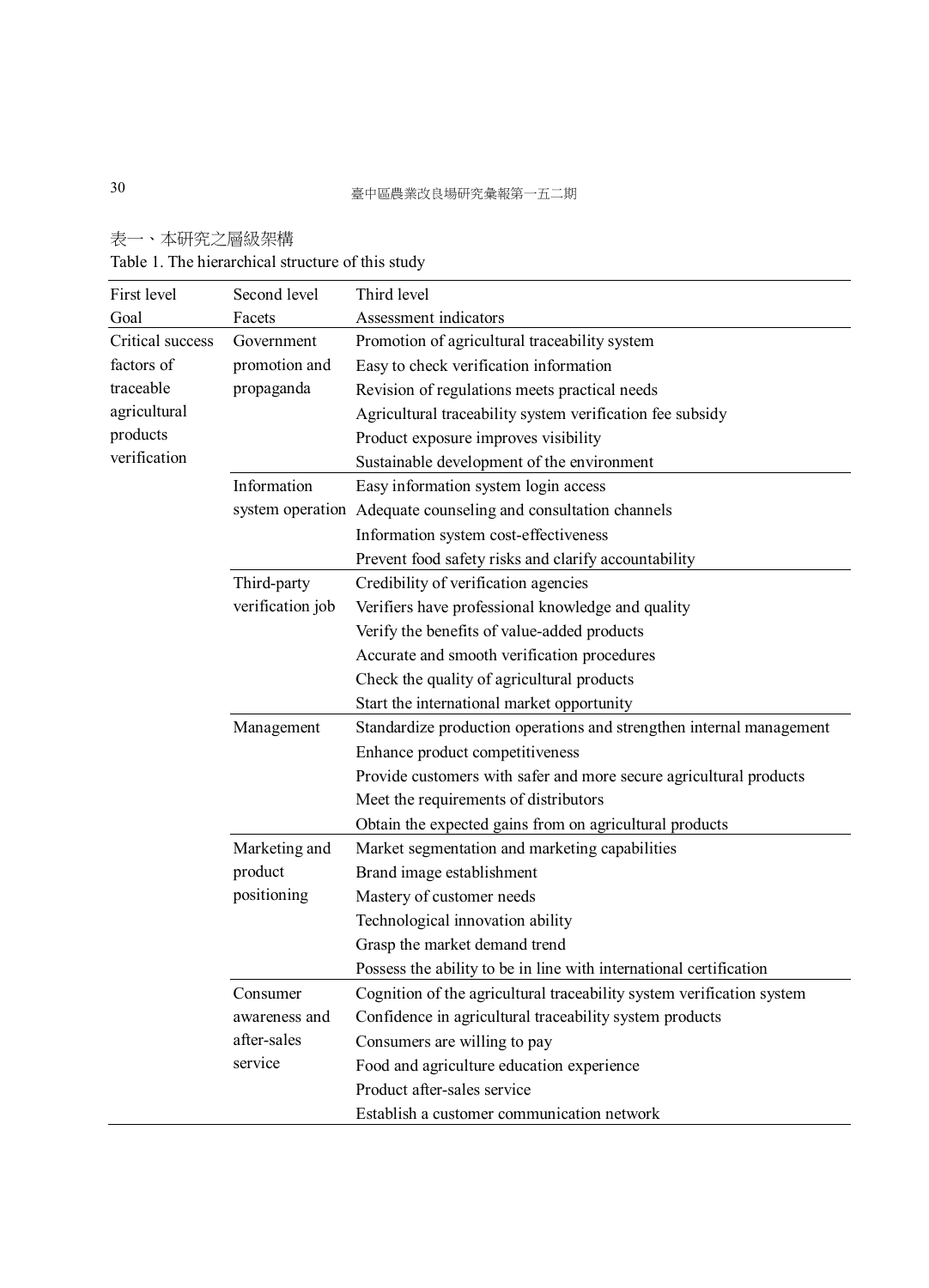#### 表二、受訪專家群工作背景說明

Table 2. Description of the work background of the interviewed experts

| Service units              | Job title                   | Background note                                              | Number |
|----------------------------|-----------------------------|--------------------------------------------------------------|--------|
| Council of Agriculture     | Specialist · Associate      | The project of contact person · Business                     | 2      |
|                            | <b>Technical Specialist</b> | contractor                                                   |        |
| Agriculture and Food       | Specialist > Project        | The project of contact person $\cdot$ TAP                    | 2      |
| Agency                     | director                    | Project office director                                      |        |
| Academic Unit              | Chief                       | Project Manager                                              |        |
| Agricultural Research      | Chief                       | Business executives, Outstanding                             |        |
| and Extension Station      |                             | Contribution Award                                           |        |
| Farmers' Association       | Chief                       | Project Manager                                              |        |
| <b>Outstanding Farmers</b> | <b>TAP</b> Expert           | Taro $\cdot$ Tea $\cdot$ Dried mushroom $\cdot$ Pear $\cdot$ | 9      |
|                            |                             | Grape · Rice · Cucumber · Sweet potato ·                     |        |
|                            |                             | Muskmelon industry                                           |        |

# 結果與討論

#### 一、一致性檢定

本研究共發出16份專家問卷,配合與受訪者電話溝通填答方式,問卷全數回收,有效問卷達 100%,為求擬訂出的評估指標具有客觀、周延及適用性,本研究分別邀請產官學研方面共7位專家, 審視各項構面與項目在農產品產銷履歷驗證關鍵成功要素之適用性,並提供建議及指正,推論應具 良好效度 $^{(4,11)}$ 。學者Saaty $^{(17)}$ 建議,C.I. $\leq$ 0.1及C.R. $\leq$ 0.1時,則算通過一致性檢定,另蔡等 $^{(11)}$ 將C.R. 值作為衡量問卷信度的方式,本研究在一致性檢定上,「總體構面」與第二層級包含「政府推廣與 宣傳」、「資訊系統操作」、「第三方驗證作業」、「經營管理」、「市場行銷與產品定位」及「消費者認 知與售後服務」共6大衡量構面之C.I.及C.R.值均小於0.1(表三),顯示專家群之問卷內容具有一致性 與合理性。

#### 表三、層級架構一致性檢定

Table 3. Consistency verification of the hierarchical structure

| Facets                                     | Consistency Index<br>(C. I.) | Consistency Ratio<br>(C, R) | Verification |
|--------------------------------------------|------------------------------|-----------------------------|--------------|
|                                            |                              |                             |              |
| Total facets                               | 0.0239                       | 0.0193                      | Conformed    |
| Government promotion and propaganda        | 0.0150                       | 0.0121                      | Conformed    |
| Information system operation               | 0.0010                       | 0.0011                      | Conformed    |
| Third-party verification job               | 0.0082                       | 0.0066                      | Conformed    |
| Management                                 | 0.0049                       | 0.0044                      | Conformed    |
| Marketing and product positioning          | 0.0070                       | 0.0057                      | Conformed    |
| Consumer awareness and after-sales service | 0.0082                       | 0.0066                      | Conformed    |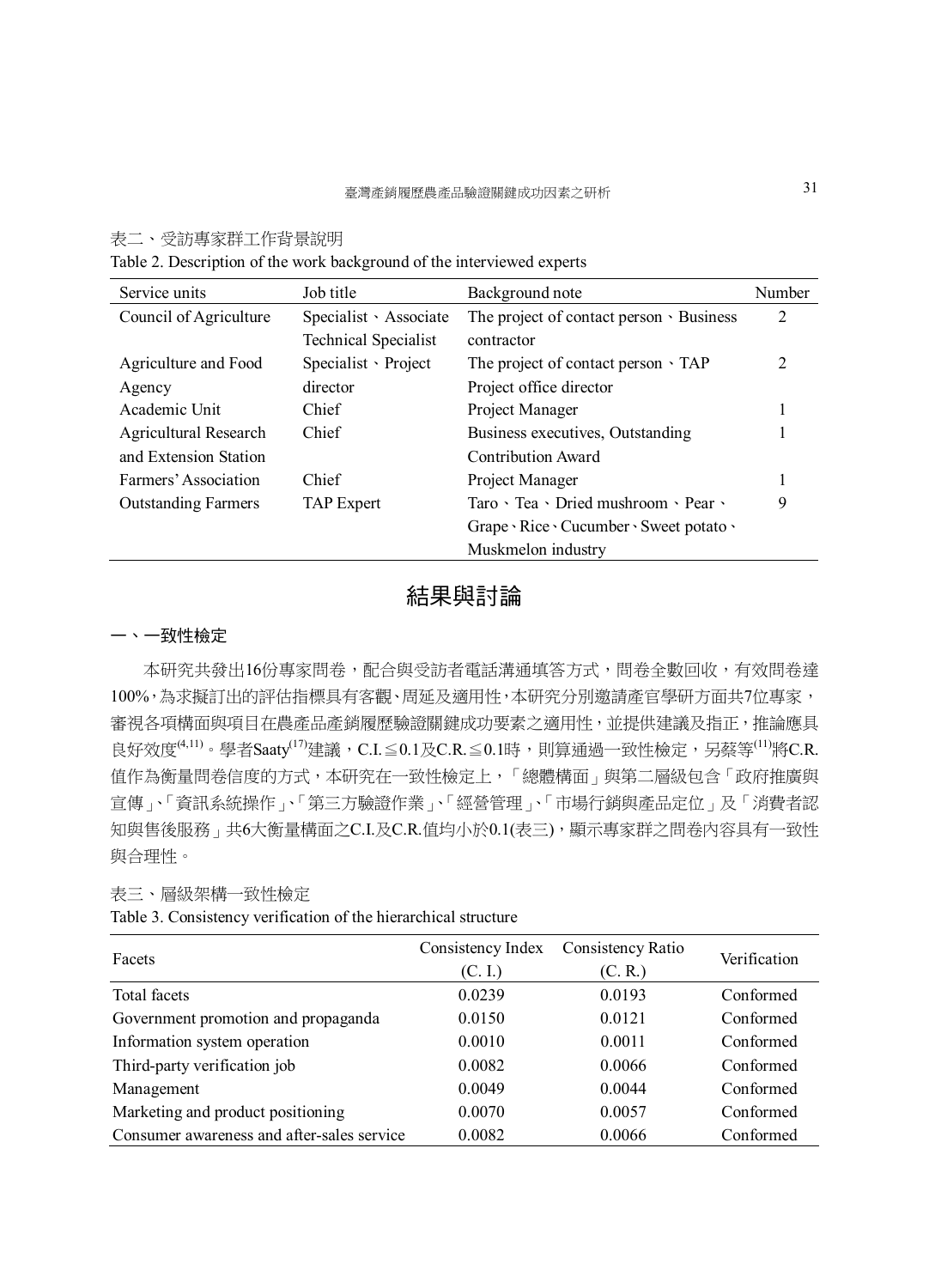#### 二、指標構面與因素權重分析

實證分析結果如表四,專家群在 6 大構面權重評價部分,權重所占比例依序為政府推廣與宣傳 (21.75%)、市場行銷與產品定位(18.7%)、第三方驗證作業(17.1%)、經營管理(16.23%)、資訊系統操 作(13.18%)及消費者認知與售後服務(13.03%)。

各項因素對目標的重要性排序如下:

- (一)政府推廣與宣傳構面有 6 個評估因素,其權重值(綜合權重)排序為產銷履歷驗證費用補助 0.2611(0.0568)、產品曝光提高能見度 0.2175(0.0473)、產銷履歷政策宣導 0.1594(0.0347)、法 規修訂符合實務所需 0.1305(0.0284)、驗證資訊查詢容易 0.1157(0.0252)及環境永續之發展  $0.1158(0.0252)$
- (二)資訊系統操作構面有 4 個評估因素,其權重值(綜合權重)排序為足夠的輔導與諮詢管道 0.2796(0.0369)、阻絕食安風險與釐清責任歸屬 0.2748(0.0362)、資訊系統登錄便利性 0.2662(0.0351)及資訊系統成本效益 0.1794(0.0236)。
- (三)第三方驗證作業構面有 6 個評估因素,其權重值(綜合權重)排序為把關農產品品質 0.2314(0.0396) 、 驗 證 加 值 產 品 效 益 0.2071(0.0354) 、 驗 證 人 員 具 專 業 知 識 與 素 質 0.1512(0.0259)、啟動國際市場契機 0.1441(0.0246)、驗證程序精準流暢 0.1344(0.023)及驗證 機構公信力 0.1317(0.0255)。
- (四)經營管理構面有 5 個評估因素,其權重值(綜合權重)排序為獲得預期的農產品收益 0.2739(0.0445)、滿足通路商的要求 0.2185(0.0355)、提供顧客更安全與有保障的農產品 0.1955(0.0317)、 提 升 產 品 競 爭 力 0.1877(0.0305) 及 生 產 作 業 標 準 化 與 強 化 內 部 管 理  $0.1243(0.0202)$
- (五)市場行銷與產品定位構面有 6 個評估因素,其權重值(綜合權重)排序為掌握市場需求趨勢 0.2125(0.0397)、客戶需求的掌握 0.2050(0.0383)、市場區隔與行銷能力 0.1952(0.0365)、品牌 形象的建立 0.1648(0.0308)、具備接軌國際驗證之能力 0.1156(0.0216)及技術創新能力  $0.1069(0.02)$
- (六)消費者認知與售後服務構面有 6 個評估因素,其權重值(綜合權重)排序為消費者願付價格 0.2583(0.0337)、對產銷履歷農產品的信心 0.1861(0.0242)、對產銷履歷驗證制度的認知 0.1483(0.0193)、建立顧客溝通網絡 0.1413(0.0184)、產品售後服務 0.1369(0.0178)及食農教育 體驗 0.1291(0.0168)。現今農產品行銷強調以目標市場為導向,產銷單位日益重視與消費者 之溝通,產銷履歷驗證之成功應與消費者認知及售後服務有密切關聯,但該構面中僅有消費 者願付價格的綜合權重較高,推論受訪者仍著重考量經濟因素,消費者願付價格更勝於農產 品售後服務及相關體驗活動。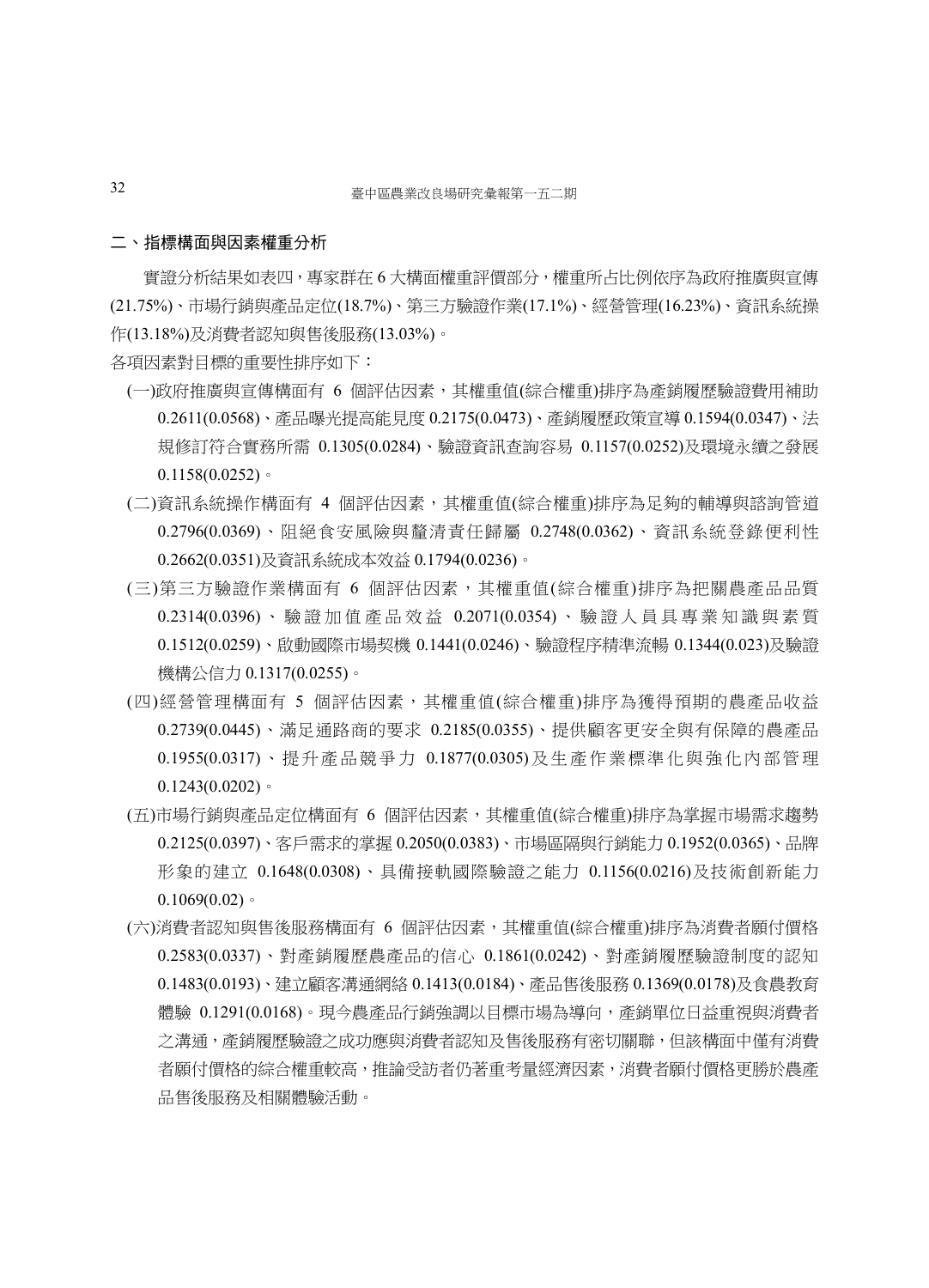# 表四、層級分析之評估項目權重及排序

Table 4. Weight and sequence of evaluation items in hierarchical analysis

| Facets                      |        |              | Weight Sequence Assessment Factors                           | Weight | Overall<br>weight <sup>a</sup> | Sequence |
|-----------------------------|--------|--------------|--------------------------------------------------------------|--------|--------------------------------|----------|
| Government<br>promotion     | 0.2175 | $\mathbf{1}$ | Promotion of agricultural traceability<br>system             | 0.1594 | 0.0347                         | 13       |
| and<br>propaganda           |        |              | Easy to check verification information                       | 0.1157 | 0.0252                         | 20       |
|                             |        |              | Revision of regulations meets practical<br>needs             | 0.1305 | 0.0284                         | 18       |
|                             |        |              | Agricultural traceability system<br>verification fee subsidy | 0.2611 | 0.0568                         | 1        |
|                             |        |              | Product exposure improves visibility                         | 0.2175 | 0.0473                         | 2        |
|                             |        |              | Sustainable development of the<br>environment                | 0.1158 | 0.0252                         | 20       |
| Information<br>system       | 0.1318 | 5            | Easy information system login access                         | 0.2662 | 0.0351                         | 12       |
| operation                   |        |              | Adequate counseling and consultation<br>channels             | 0.2796 | 0.0369                         | 7        |
|                             |        |              | Information system cost-effectiveness                        | 0.1794 | 0.0236                         | 24       |
|                             |        |              | Prevent food safety risks and clarify<br>accountability      | 0.2748 | 0.0362                         | 9        |
| Third-party<br>verification | 0.1710 | 3            | Credibility of verification agencies                         | 0.1317 | 0.0225                         | 26       |
| job                         |        |              | Verifiers have professional knowledge<br>and quality         | 0.1512 | 0.0259                         | 19       |
|                             |        |              | Verify the benefits of value-added<br>products               | 0.2071 | 0.0354                         | 11       |
|                             |        |              | Accurate and smooth verification<br>procedures               | 0.1344 | 0.0230                         | 25       |
|                             |        |              | Check the quality of agricultural<br>products                | 0.2314 | 0.0396                         | 5        |
|                             |        |              | Start the international market<br>opportunity                | 0.1441 | 0.0246                         | 22       |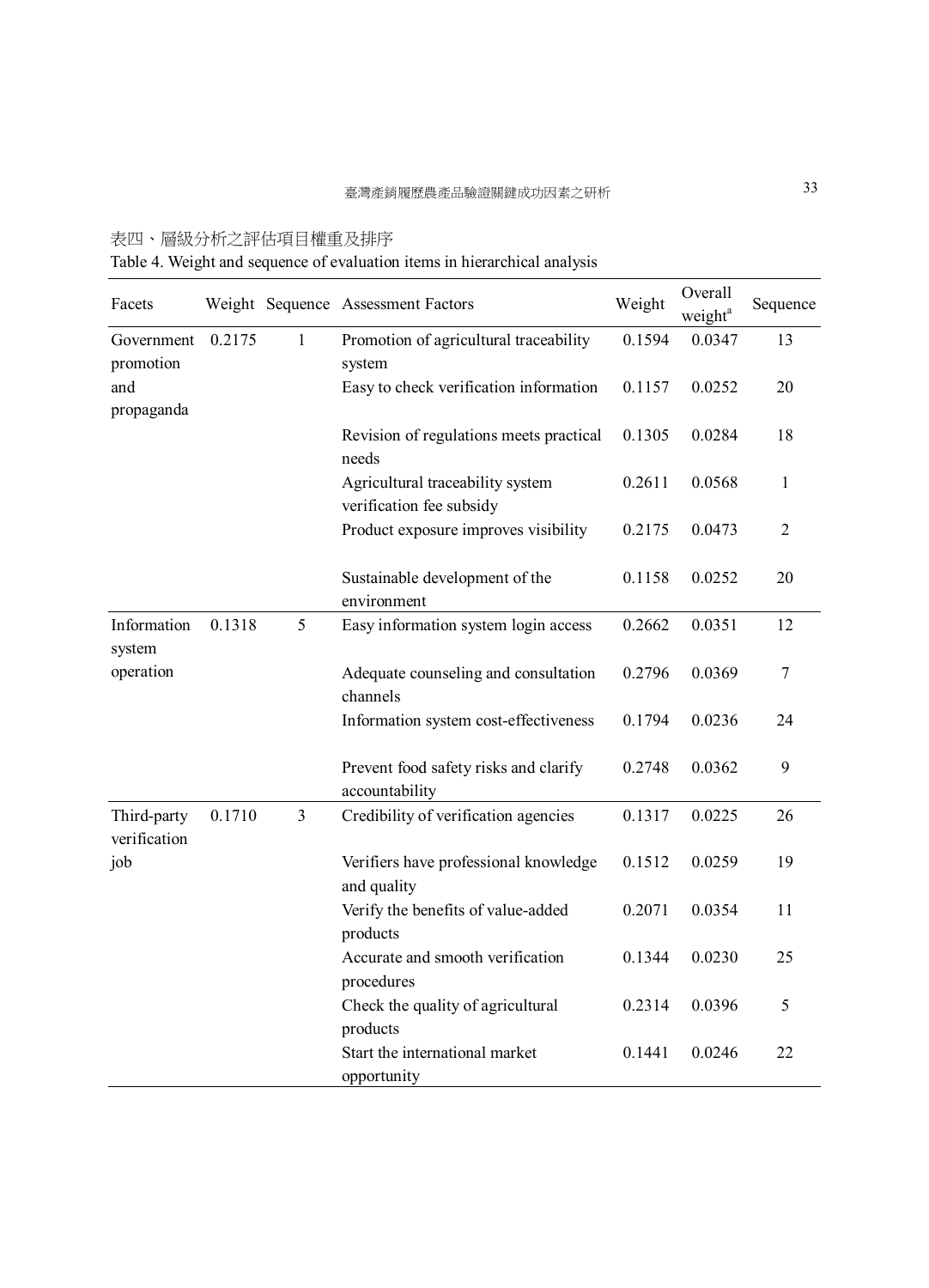| Facets                   |        |                | Weight Sequence Assessment Factors                                       | Weight | Overall<br>weight <sup>a</sup> | Sequence       |
|--------------------------|--------|----------------|--------------------------------------------------------------------------|--------|--------------------------------|----------------|
| Management 0.1623        |        | $\overline{4}$ | Standardize production operations and                                    | 0.1243 | 0.0202                         | 28             |
|                          |        |                | strengthen internal management                                           |        |                                |                |
|                          |        |                | Enhance product competitiveness                                          | 0.1877 | 0.0305                         | 17             |
|                          |        |                | Provide customers with safer and more                                    | 0.1955 | 0.0317                         | 15             |
|                          |        |                | secure agricultural products                                             |        |                                |                |
|                          |        |                | Meet the requirements of distributors                                    | 0.2185 | 0.0355                         | 10             |
|                          |        |                | Obtain the expected gains from on<br>agricultural products               | 0.2739 | 0.0445                         | 3              |
| Marketing<br>and product | 0.1870 | $\overline{2}$ | Market segmentation and marketing<br>capabilities                        | 0.1952 | 0.0365                         | 8              |
| positioning              |        |                | Brand image establishment                                                | 0.1648 | 0.0308                         | 16             |
|                          |        |                | Mastery of customer needs                                                | 0.2050 | 0.0383                         | 6              |
|                          |        |                | Technological innovation ability                                         | 0.1069 | 0.0200                         | 29             |
|                          |        |                | Grasp the market demand trend                                            | 0.2125 | 0.0397                         | $\overline{4}$ |
|                          |        |                | Possess the ability to be in line with<br>international certification    | 0.1156 | 0.0216                         | 27             |
| Consumer<br>awareness    | 0.1303 | 6              | Cognition of the agricultural<br>traceability system verification system | 0.1483 | 0.0193                         | 30             |
| and<br>after-sales       |        |                | Confidence in agricultural traceability<br>system products               | 0.1861 | 0.0242                         | 23             |
| service                  |        |                | Consumers are willing to pay                                             | 0.2583 | 0.0337                         | 14             |
|                          |        |                | Food and agriculture education<br>experience                             | 0.1291 | 0.0168                         | 33             |
|                          |        |                | Product after-sales service                                              | 0.1369 | 0.0178                         | 32             |
|                          |        |                | Establish a customer communication<br>network                            | 0.1413 | 0.0184                         | 31             |

 $\frac{a}{b}$ . The weight of each facet is multiplied by the weight of each factor and the sum is the overall weight of the decision.

本研究顯示,政府推廣與宣傳(21.75%)被認為是產銷履歷農產品驗證通過最重要的構面,其後 依序為市場行銷與產品定位(18.7%)、第三方驗證作業(17.1%)、經營管理(16.23%)及資訊系統操作 (13.18%)等構面,而消費者認知與售後服務(13.03%)構面重要性則最低。相較於蔡等<sup>(12)</sup>研究,本研 究受訪專家群認為產銷履歷農產品驗證通過及政策推動最重要前三者為政府、市場行銷端及第三方 驗證單位,若 3 個主要關鍵角色能緊密合作及良性溝通互動,將能發揮最大綜效。

分析第三層關鍵因素之綜合權重,重要性排序前 10 項依序為產銷履歷驗證費用補助(0.0568)、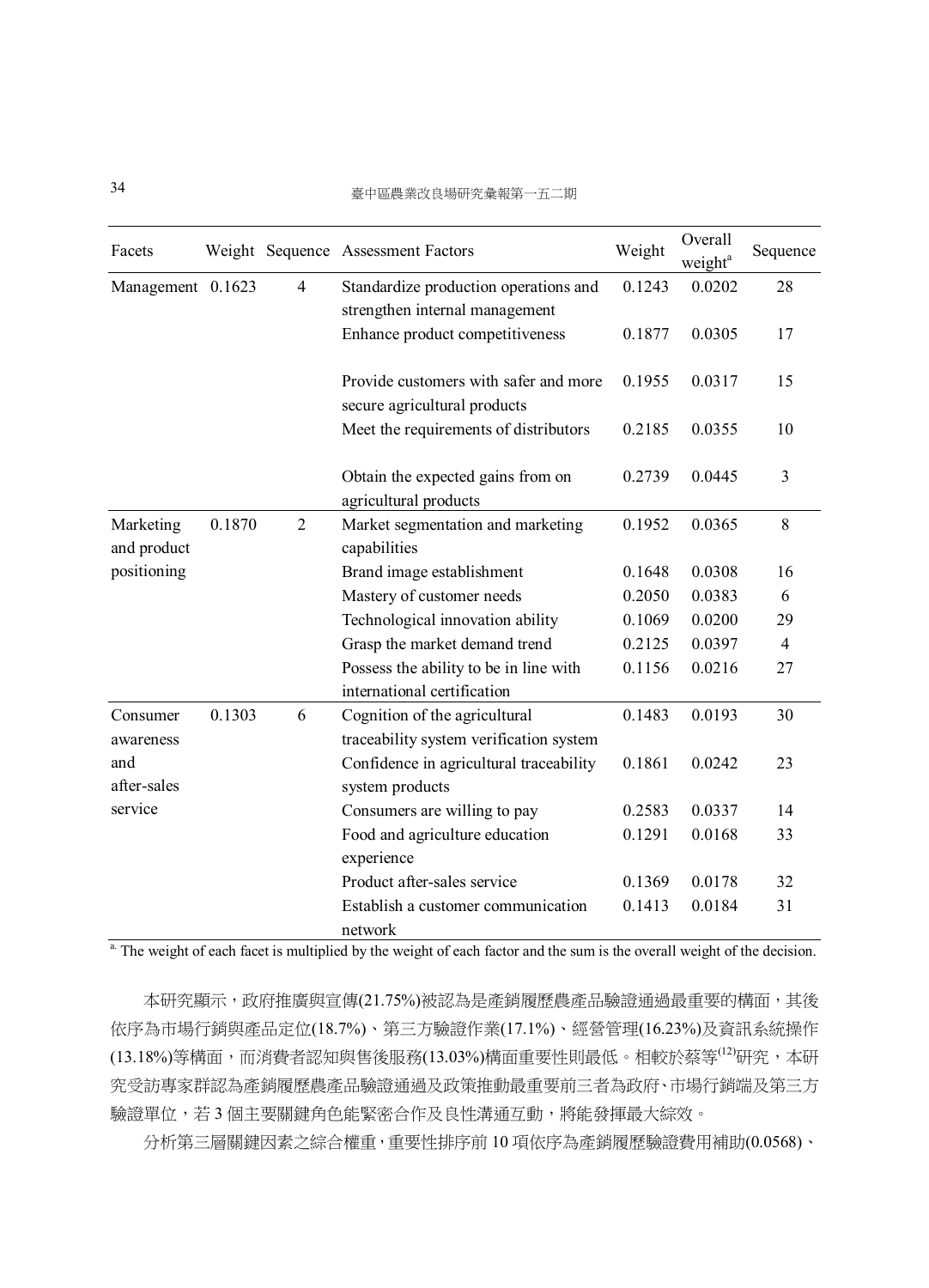產品曝光提高能見度(0.0473)、獲得預期的農產品收益(0.0445)、掌握市場需求趨勢(0.0397)、把關 農產品品質(0.0396)、客戶需求的掌握(0.0383)、足夠的輔導與諮詢管道(0.0369)、市場區隔與行銷 能力(0.0365)、阻絕食安風險與釐清責任歸屬(0.0362)及滿足通路商的要求(0.0355)。在排序前 10 項 的關鍵因素中,政府推廣與宣傳及市場行銷與產品定位 2 構面就占了 5 項,與上述構面權重的排序 相呼應,顯示在產銷履歷產品驗證及政策推動上,必須要從政府廣宣及市場行銷面著手。本研究 結果對照林<sup>(6)</sup>提出的臺灣農業轉型建立產銷履歷前 10 項關鍵成功因素中, 行銷推廣能力、客戶需 求的掌握、TGAP 生產品質之控制能力及認驗證作業各流程上下游之支援能力共 4 項關鍵因素與本 研究相呼應;在蔡等<sup>(12)</sup>農產品產銷履歷關鍵成功因素研究中,權重排序前 10 名中,則有企業生產 作業標準化、市場區隔與行銷能力、產銷過程全面品質管理及資訊系統整合程度共 4 項關鍵因素, 與本研究具有一致性之看法。

# 結論與建議

民以食為天,農產品的生產與消費者的飲食安全息息相關,在食安風暴的影響下,農產品的源 頭管理儼然已成為全民重視的問題。為滿足人類的糧食需求,高度分工的食品供應鏈與多樣發展的 產製技術,以及逐漸消失的食品國界,所形成錯綜複雜且日新月異的現代食品安全風險,已非人類 既有的防衛機制所能因應<sup>(1,16)</sup>。我國自92年起逐步推動的農產品產銷履歷驗證制度,結合食品可追 溯性系統之建構,以及良好農業規範作業規範實施與驗證等策略,藉以全方位確保消費安全、維護 能持續發展的農業生產環境及生產者權益,並提升國產農產品附加價值及國際競爭力<sup>(1,7,8)</sup>。

本研究藉由現況與文獻回顧蒐集產銷履歷農產品的關鍵成功因素,歸納出政府推廣與宣傳、資 訊系統操作、第三方驗證作業、經營管理、市場行銷與產品定位及消費者認知與售後服務共 6 大構 面及33項評估因素,據以建立關鍵成功因素的層級結構模式,透過16位產官學研專家的問卷調查, 運用層級分析法萃取我國產銷履歷農產品驗證通過之關鍵成功因素。實證結果發現,專家群認為影 響產銷履歷農產品驗證及政策推動的前 3 大構面分別為「政府推廣與宣傳」、「市場行銷與產品定位」 及「第三方驗證作業」。在 33 項關鍵成功因素中,重要性排名前 10 項依序為「產銷履歷驗證費用 補助」、「產品曝光提高能見度」、「獲得預期的農產品收益」、「掌握市場需求趨勢」、「把關農產品品 質」、「客戶需求的掌握」、「足夠的輔導及諮詢管道」、「市場區隔與行銷能力」、「阻絕食安風險與釐 清責任歸屬」及「滿足通路商的要求」。

根據本研究課題,提出相關建議如下,供政府政策推廣及生產者擬定經營策略之參考:

#### 一、加強廣宣力道,提升消費者認同及購買意願

產銷履歷制度建立起生產者和消費者之間的溝通管道,增進對溯源食材的認同感。建議政府應 從消費端加強產銷履歷推廣,培養消費者認同,藉由市場端的拉力帶動驗證需求,鼓勵更多生產者 加入產銷履歷行列。農友則可結合時下流行的APP提供點餐、外送服務,提高產品曝光率,透過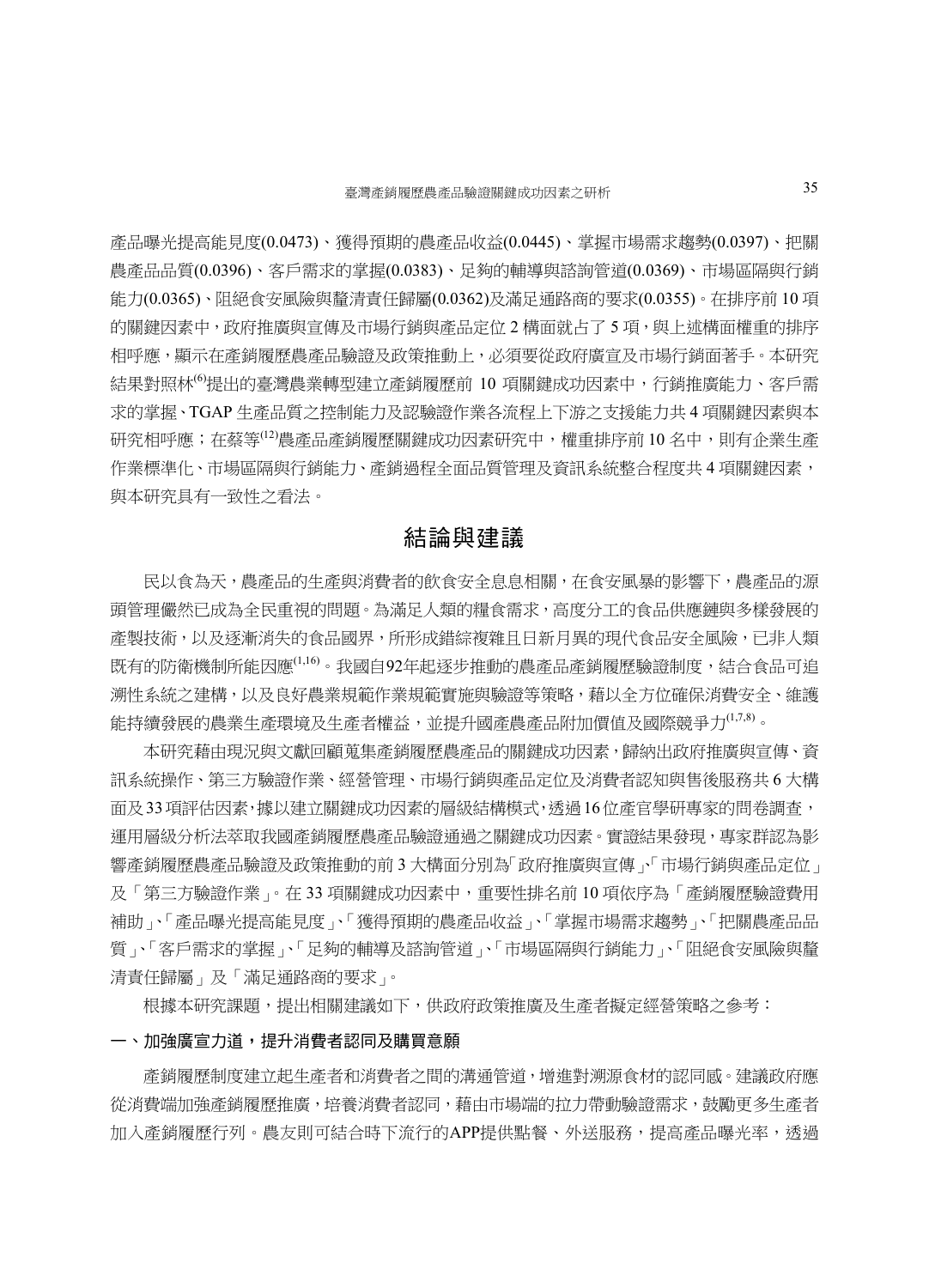O2O(Online to Offline)數位平台的商業模式,拓展多元行銷通路,帶動現代化消費新風潮。

#### 二、建立輔導體系,加速落實產銷履歷驗證

政府為提升產銷履歷服務效能,透過臺灣大學農業規劃發展研究中心及農糧署培訓並建立輔導 員制度,藉由輔導員之協助,縮短學習曲線,協助有意願申請驗證者加入產銷履歷,此乃農產品驗 證制度之創舉,顯示政府為保障消費者食品安全的努力與決心。建議農業經營者可善用輔導資源, 除了參加在地農會及農政單位舉開的講習訓練外,另可向各地區農業改良場進行技術諮詢,或向臺 灣大學、農糧署等單位申請輔導員派案協助,進行現地輔導,提升經營效率。

#### 三、結合區塊鏈(Block Chain)平台技術,確保溯源資料信賴度

食品安全已是各國農業在競爭市場當中之新趨勢,具前瞻眼光之現代流通業者也積極營造責任 化產銷體系與優質消費環境,尋求可信賴的貨源,提供安全、安心的優質農產品,以增進消費者的 信賴與支持<sup>(1,5,8,9)</sup>。未來政府在推動政策時,建議導入區塊鏈技術,透過其資訊公開透明且不可竄 改之特性,增加消費者的信賴度與購買意願,另生產者可結合栽培過程大數據分析,精準農業施作, 穩定品質與產能,朝智慧農業方向邁進。

#### 參考文獻

- 1. 王聞淨 2009 臺灣農產品產銷履歷驗證制度之建構與未來展望 農業生技產業季刊 16: 17-24。
- 2. 吳思華 1998 產業政策與企業策略:台灣產業發展歷程 中國經濟企業研究所,台北。
- 3. 吳建銘、林勇信、陳勵勤 2018 運用層級分析探討番石榴產銷班關鍵成功因素之研究 臺中 區農業改良場研究彙報 140: 27-40。
- 4. 呂政璋、耿筠 2016 農產品全球經營發展之關鍵成功因素研究 商管科技季刊 17(3): 357-374。
- 5. 李靜枝 2017 消費者重視農產品履歷之研究 逢甲大學經營管理碩士在職專班碩士論文。
- 6. 林瑞華 2009 從價值鏈的觀點探討台灣農業轉型-建立農產品產銷履歷制度關鍵成功因素之 研究 清雲科技大學經營管理研究所碩士論文。
- 7. 胡忠一 2006 國內產銷履歷制度推廣現況與展望 花蓮區農業改良場特刊 41: 1-20。
- 8. 胡忠一 2006 建立我國農產品產銷履歷紀錄制度 臺中區農業改良場特刊 80: 13-40。
- 9. 張純嫣 2010 臺灣農家對產銷履歷採用意願之實證研究-以蔬果產業為例 國立臺灣大學生 物資源暨農學院農業經濟學系碩士論文。
- 10. 陳蓓真、楊宏瑛 2019 以層級分析法建構遴選農村社區推動園藝療育指標 臺中區農業改良 場研究彙報 142: 25-35。
- 11. 蔡翼擎、李正慧 2010 臺灣蓮霧產業行銷創新之模式 管理實務與理論研究 4(4): 34-49。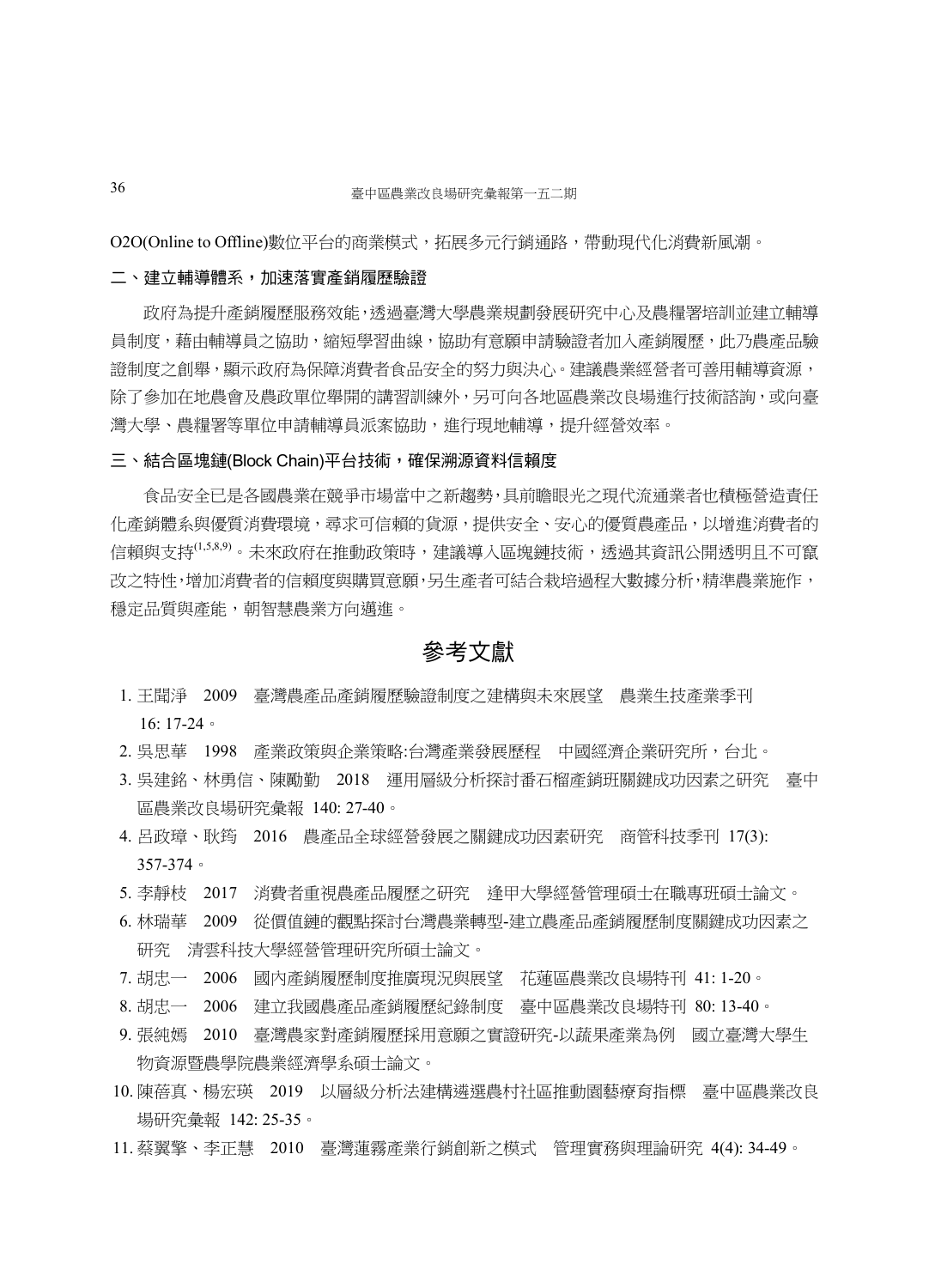- 12. 蔡憲唐、蕭宏金、洪嘉聰、陳彥鉛 2012 我國農產品產銷履歷政策之實證研究 行政暨政策 學報 55:67-108。
- 13. 蔡本原 2016 供應鏈垂直整合對青年農民經營影響之研究-以臺中場輔導百大青農為例 臺 中區農業改良場研究彙報 133: 47-55。
- 14. 鄧振源、曾國雄 1989 層級分析法(AHP)的內涵特性與應用(上) 中國統計學報 27(6): 5-22。
- 15. 鄧振源、曾國雄 1989 層級分析法(AHP)的內涵特性與應用(下) 中國統計學報 27(7): 1-20。
- 16. 魏于翔、陳祈睿、吳宣萱 2016 溯源農產品發展趨勢 農業生技產業季刊 48: 19-26。
- 17. Saaty, T. L. 1980. The analytic hierarchy process. New York: McGraw-Hill.
- 18. Saaty, T. L. 2013. The modern science of multicriteria decision making and its practical applications: The AHP/ANP Approach. Oper. Res. 61(5): 1101-1118.
- 19. Vaidya, O. S. and S. Kumar. 2006. Analytic hierarchy process: An overview of applications. Eur. J. Oper. Res. 169: 1-29.